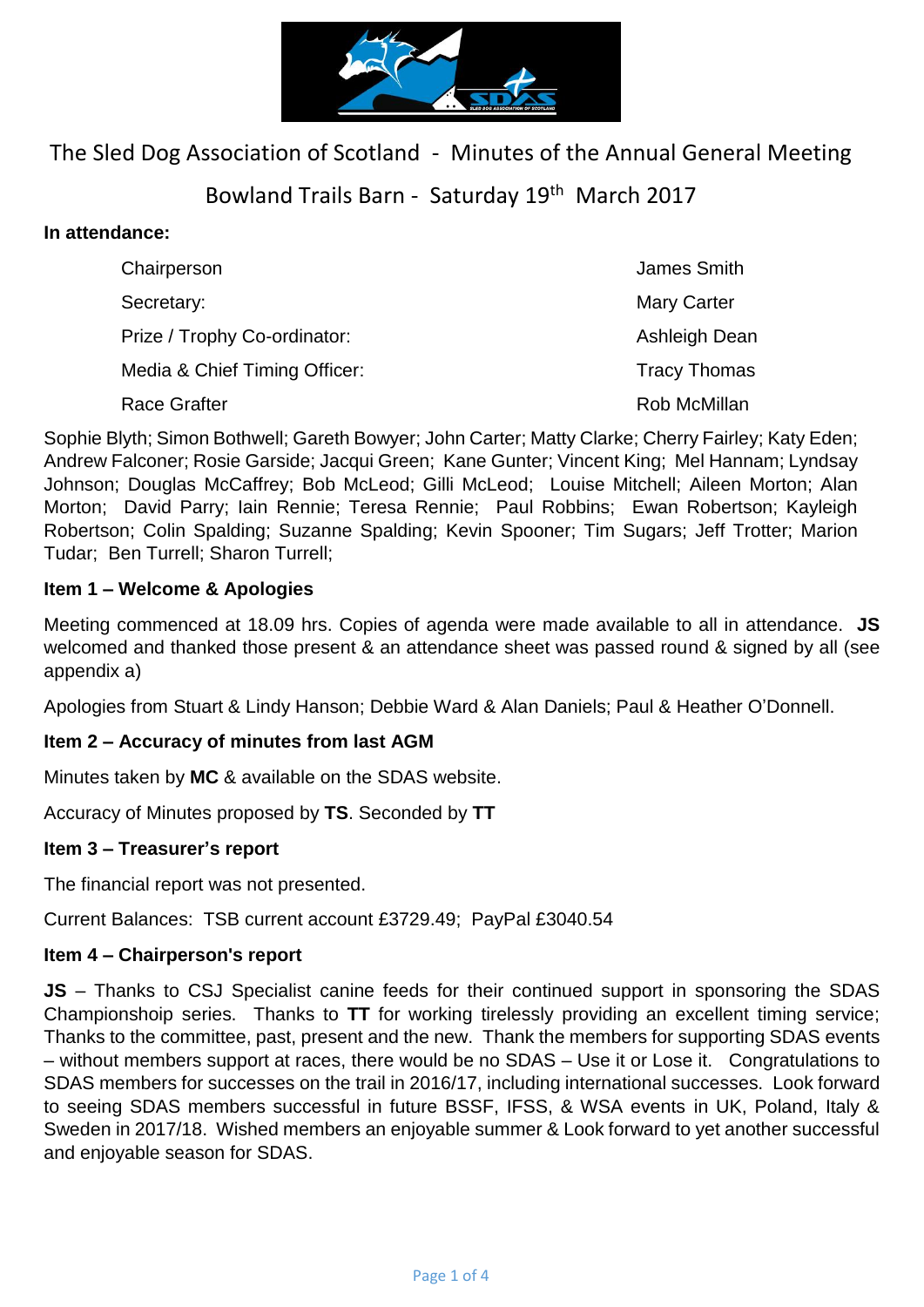### **Item 5 – Election of Officials.**

Ballot papers were handed out to all & instructions given to vote for 8 members only. Completed voting papers were collected in a box. **JC** & **VK** were nominated as voting adjudicators.

Nominations for committee and voting as follows:

|           | <b>Name</b>                                         | seconded by        | <b>Number of votes</b> |
|-----------|-----------------------------------------------------|--------------------|------------------------|
| $\bullet$ | Agata Alexandra Zaremba                             | Alan Morton        | 7                      |
| $\bullet$ | <b>Sophie Blythe</b>                                | <b>Mary Carter</b> | 22                     |
| $\bullet$ | <b>Mary Carter (Current Secretary)</b>              | James Smith        | 36                     |
| $\bullet$ | <b>Ashleigh Dean (Prize &amp; trophy secretary)</b> | <b>Mary Carter</b> | 33                     |
| $\bullet$ | <b>Stuart Hanson</b>                                | Jambo Smith        | 28                     |
| $\bullet$ | <b>Rob McMillan (Current race Grafter)</b>          | James Smith        | 31                     |
| $\bullet$ | <b>James Smith (Current Chairman)</b>               | <b>Mary Carter</b> | 36                     |
| $\bullet$ | <b>Tim Sugars</b>                                   | James Smith        | 30                     |
| $\bullet$ | <b>Tracy Thomas (Current Timing Wizard)</b>         | James Smith        | 30                     |
| $\bullet$ | <b>Ben Turrell</b>                                  | <b>Mary Carter</b> | 20                     |
| $\bullet$ | <b>Sharon Turrell</b>                               | <b>Mary Carter</b> | 21                     |

The members proposed shown in Bold Blue letters were welcomed onto the SDAS committee

# **Item 6 – Proposals**

1. Proposal by Rob McMillan seconded by James Smith

# *I* would like to propose that in the eyes of health and safety any marshal that is on the marshal *list and doesn't do their job or doesn't get someone to cover their job will automatically receive a 2 min penalty. This is a rule there is no way out of it apart from cancelling the class.*

*Supporting Statement : For the safety of the dogs, musher and the public.*

Discussion followed – proposal was more to invoke discussion & highlight the necessity for marshals and how imperative it is for members to fulfil their helpers duties at events. Suggestions included Yellow & red cards for repeat offenders. To include Spare helpers on the Marshals list.

| Voting |  |  | For 6 Against 17 Abs 5 |  |  |  |
|--------|--|--|------------------------|--|--|--|
|--------|--|--|------------------------|--|--|--|

2. Proposal by Jambo Smith Seconded by Mary Carter

### *Addition to Constitution to read:-*

*Membership: Non members are allowed to enter and take part at all events, subject to an additional fee. Non members are not eligible for championship points, but may be awarded points retrospectively if they join SDAS as members before the last event of the season.*

Discussion followed: including potential for non-members becoming members once sufficient £5 non member fees had been paid – and therefore gain championship points

| Voting |  |  | For 34 Against 0 Abs 1 |  |  |  |
|--------|--|--|------------------------|--|--|--|
|--------|--|--|------------------------|--|--|--|

|  | 3. Proposal by Jambo Smith | Seconded by Mary Carter |  |
|--|----------------------------|-------------------------|--|
|  |                            |                         |  |

#### *Change to SDAS rule*

*Currently reads: DR8 / DR8NB - No more than 8 dogs, no less than 5 (3 or 4 wheeled rigs, must have all wheels braking) only open to competitors approved by committee majority*

*Change to: DR8 / DR8NB - No more than 8 dogs, no less than 5 (4 wheeled rigs only) only open to competitors approved by committee majority*

Discussion followed – complying with IFSS rules; Safety of musher; control / safety of dogs;

| Voting |  | For 35 Against 0 Abs 1 |  |  |
|--------|--|------------------------|--|--|
|        |  |                        |  |  |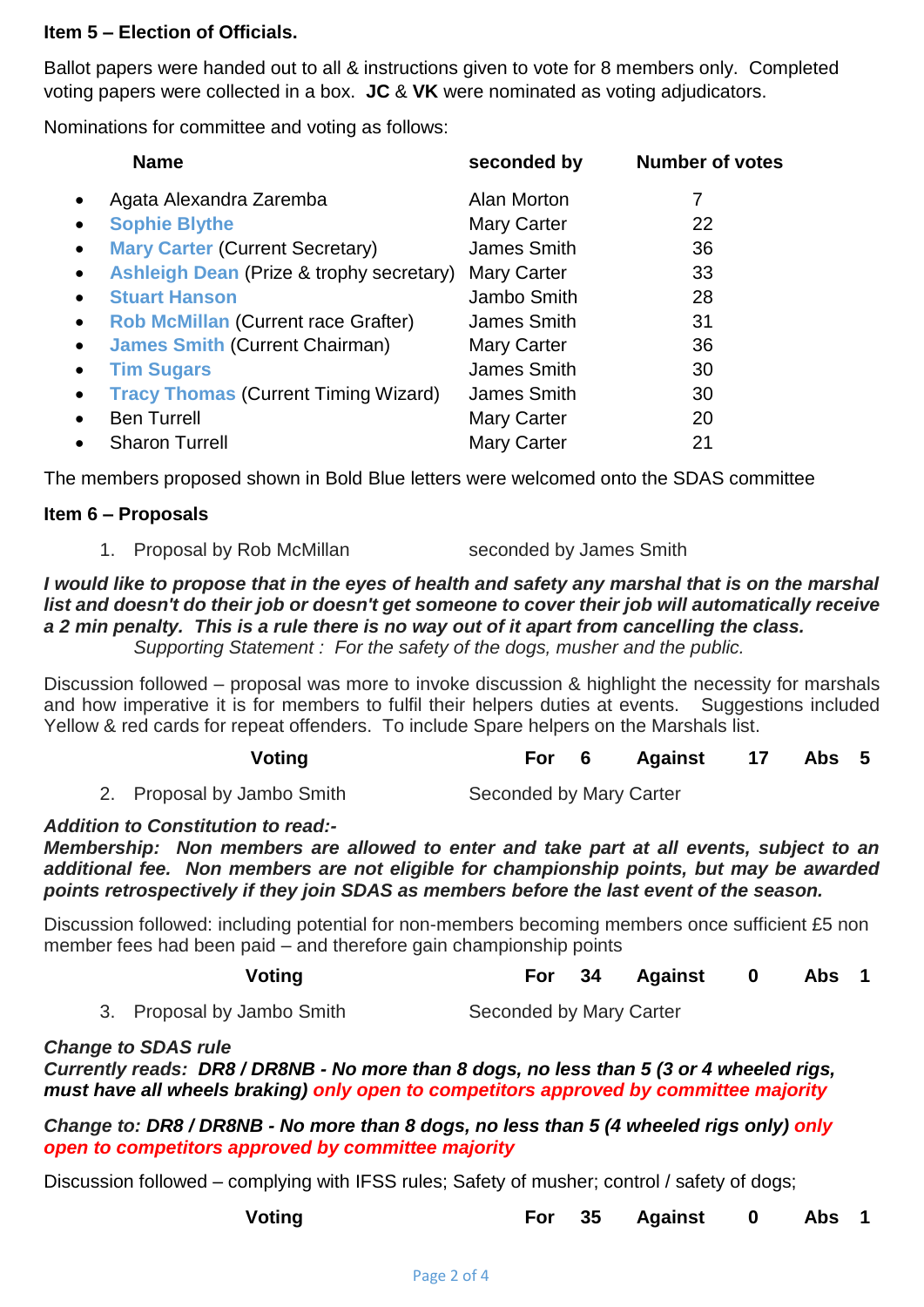4. Proposed by James Smith, Seconded by Heather O'Donnell.

### *To seed each classes subsequent heats based on time only, with no separation in the running order for Open and RNB teams.*

*Supporting Statement: to reduce the down time between class categories, especially as there are a number of open teams regularly finishing with a longer time than many RNB teams*

**Voting For 28 Against 11 Abs 5**

- 5. Suggestions for improvements by Paul Robbins
- *a) The signs to get to the events are very poor, not knowing the areas, its pitch black when arriving and no sat navs normally, there need to be proper signs done.*

*Supporting statement: MYSELF AND VINCE KING WILL MAKE SIGNS AND PUT OUT ON THE FRIDAY AS WE ARE NORMALLY THE FIRST TO ARRIVE!!*

Discussion followed to discuss other helpful ways to improve access / directions including posting Coordinates for the event on the race invitations and a pin on google maps.

*b) Have a "random" prize at each event (like what steve got at ford) i.e. if theres a bad hill, prize for most blowing out through there arse at the top, or if the person has done something a little out of the ordinary*

I think these things help make people laugh - see that SDAS are slightly different

Discussion followed: generally accepted well. Consider sponsorship for random prizes, especially for those who do not make the podium. Eg Harnesses, helmets etc

*c) (without causing an up roar!!) That maybe once a year that the smaller teams go out first. The smaller teams work just as hard as the big teams, if not harder on some courses so would be nice to get the benefit of the cooler temps. They used to do it at SHCGB Grimesthorpe, it made the people with smaller teams feel like they were actually cared about!*

Discussion followed – Advised the fastest teams should go out in the coolest part of the day, but to consider filling 'gaps' in the running order for the day with classes that will not cause a clash with those entering multiple teams.

# **Item 7 – Any Other Competent Business**

# *To consider and investigate hosting a joint WSA cup race with the French Federation to satisfy the necessity for WSA members to support their Euro cup series.*

All members present were in favour

### **Item 8 – Thanks & Close of meeting**

Meeting closed at 19:31